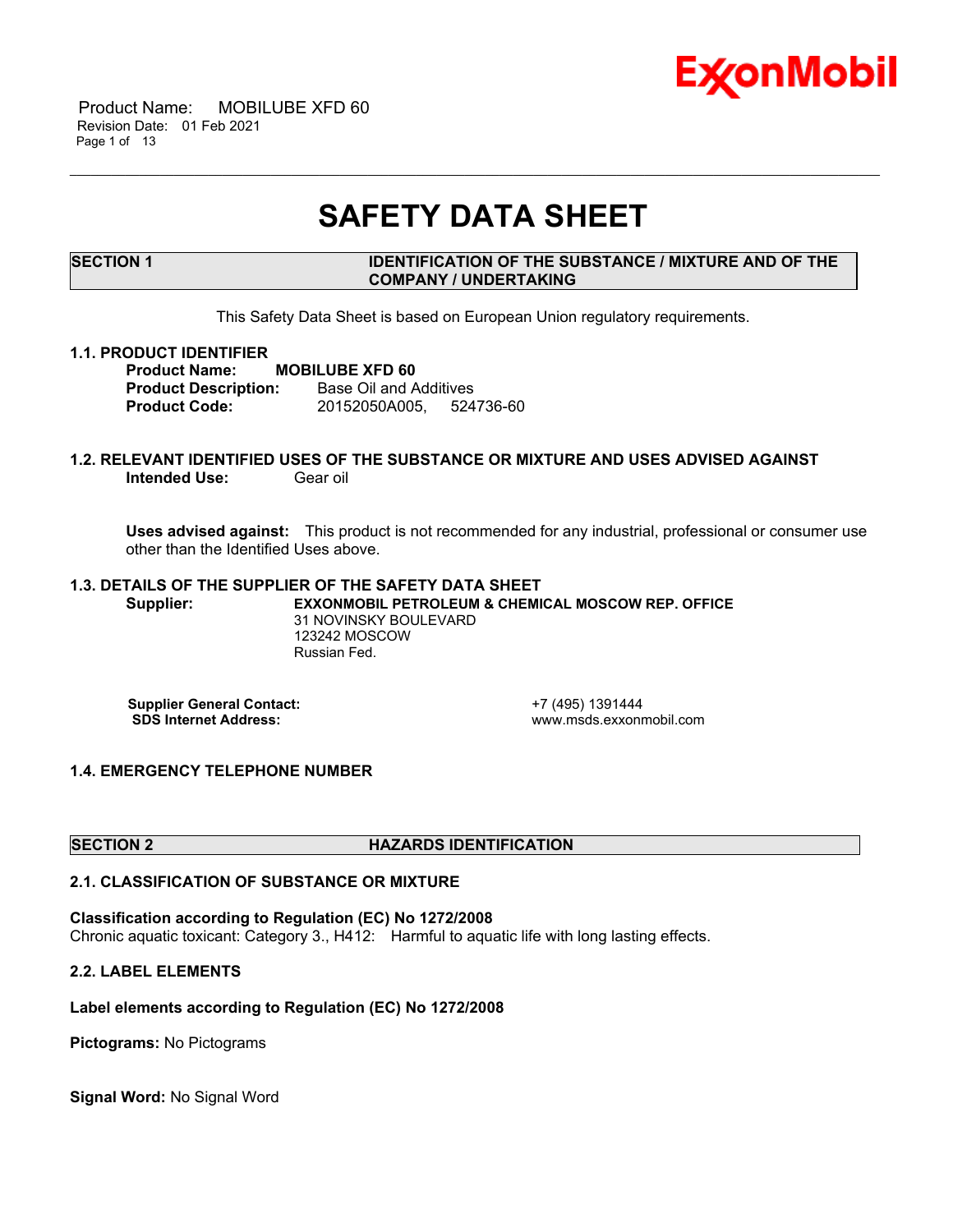

#### **Hazard Statements:**

Environment: H412: Harmful to aquatic life with long lasting effects. Supplemental:

EUH208: Contains: 2-PROPANOL, 1-(TERT-DODECYLTHIO)- May produce an allergic reaction.

\_\_\_\_\_\_\_\_\_\_\_\_\_\_\_\_\_\_\_\_\_\_\_\_\_\_\_\_\_\_\_\_\_\_\_\_\_\_\_\_\_\_\_\_\_\_\_\_\_\_\_\_\_\_\_\_\_\_\_\_\_\_\_\_\_\_\_\_\_\_\_\_\_\_\_\_\_\_\_\_\_\_\_\_\_\_\_\_\_\_\_\_\_\_\_\_\_\_\_\_\_\_\_\_\_\_\_\_\_\_\_\_\_\_\_\_\_

#### **Precautionary Statements:**

Prevention:

P273: Avoid release to the environment.

Disposal:

P501: Dispose of contents and container in accordance with local regulations.

#### **2.3. OTHER HAZARDS**

#### **Physical / Chemical Hazards:**

No significant hazards.

#### **Health Hazards:**

High-pressure injection under skin may cause serious damage. Excessive exposure may result in eye, skin, or respiratory irritation.

#### **Environmental Hazards:**

No additional hazards.Material does not meet the criteria for PBT or vPvB in accordance with REACH Annex XIII.

#### **SECTION 3 COMPOSITION / INFORMATION ON INGREDIENTS**

**3.1. SUBSTANCES** Not Applicable. This material is regulated as a mixture.

#### **3.2. MIXTURES**

This material is defined as a mixture.

**Reportable hazardous substance(s) complying with the classification criteria and/or with an exposure limit (OEL)**

| <b>Name</b>                                                                        | CAS#         | EC#       | <b>Registration#</b> | <b>Concentration</b> | <b>GHS/CLP</b>                                                                                             |
|------------------------------------------------------------------------------------|--------------|-----------|----------------------|----------------------|------------------------------------------------------------------------------------------------------------|
|                                                                                    |              |           |                      |                      | classification                                                                                             |
| 2-PROPANOL, 1-(TERT-DODECYLTHIO)-                                                  | 67124-09-8   | 266-582-5 | 01-2119953277-30     | $0.1 - 5.1\%$        | Aquatic Acute 1 H400 (M)<br>factor 1).<br>Aquatic Chronic 1 H410<br>$(M factor 1)$ .<br>Skin Sens, 1B H317 |
| 2.2'-(C16-18 (EVENNUMBERED, C18)<br>UNSATURATED) ALKYL IMINO)<br><b>IDIETHANOL</b> | 1218787-32-6 | 620-540-6 | 01-2119510877-33     | $0.1 - 5.25\%$       | Acute Tox. 4 H302.<br>Met. Corr. 1 H290.<br>Aquatic Acute 1 H400 (M)                                       |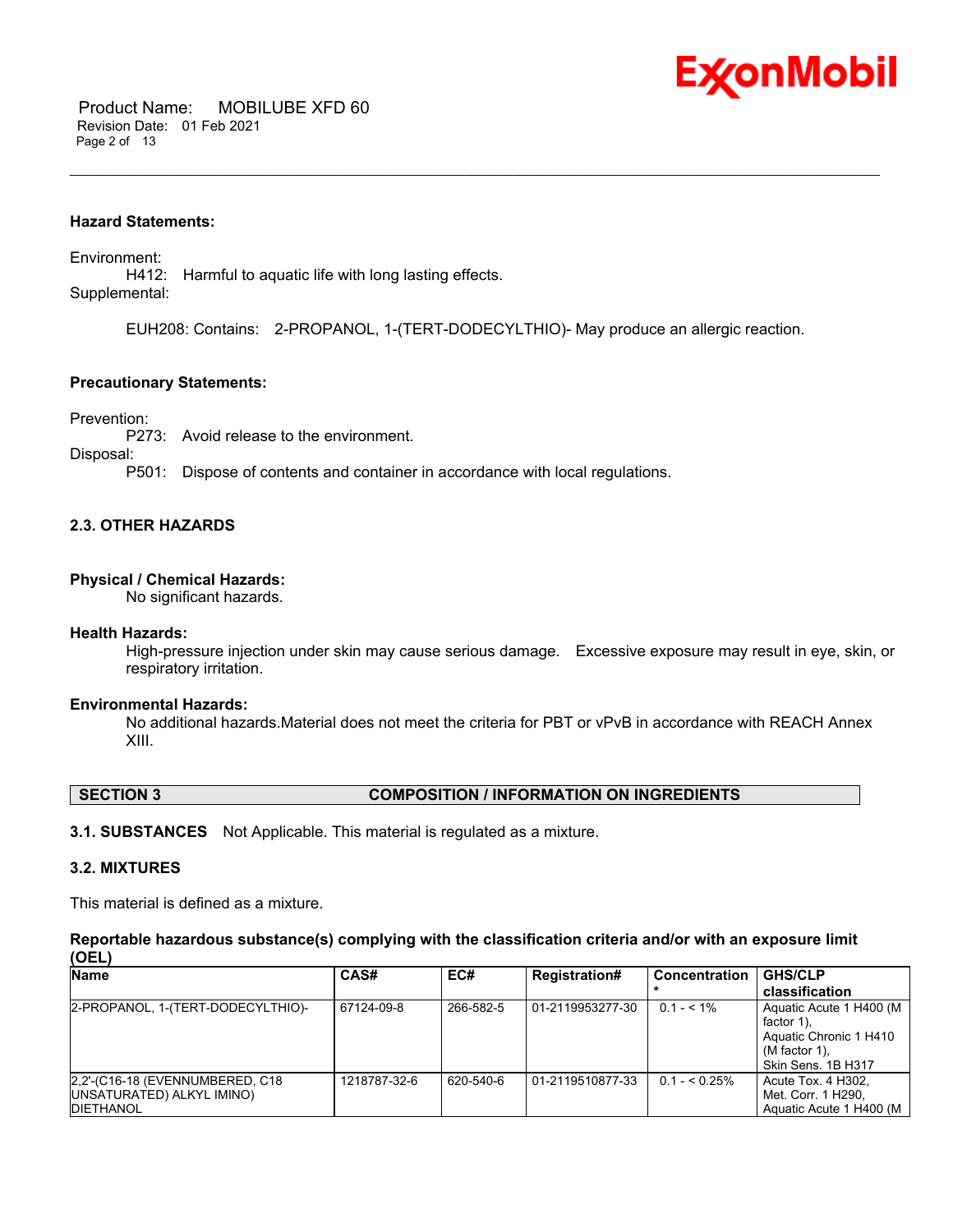

|                                                           |            |           |                    |          | factor 10).<br>Aquatic Chronic 1 H410<br>(M factor 1),<br>l Skin Corr. 1C H314 |
|-----------------------------------------------------------|------------|-----------|--------------------|----------|--------------------------------------------------------------------------------|
| Distillates (petroleum), hydrotreated heavy<br>paraffinic | 64742-54-7 | 265-157-1 | l 01-2119484627-25 | 1 - < 5% | Asp. Tox. 1 H304                                                               |

Note - any classification in brackets is a GHS building block that was not adopted by the EU in the CLP regulation (No 1272/2008) and therefore is not applicable in the EU or in non-EU countries which have implemented the CLP regulation and is shown for informational purposes only.

Note: See SDS Section 16 for full text of hazard statements.

| SECTION 4 | <b>FIRST AID MEASURES</b> |
|-----------|---------------------------|
|           |                           |

#### **4.1. DESCRIPTION OF FIRST AID MEASURES**

#### **INHALATION**

 Remove from further exposure. For those providing assistance, avoid exposure to yourself or others. Use adequate respiratory protection. If respiratory irritation, dizziness, nausea, or unconsciousness occurs, seek immediate medical assistance. If breathing has stopped, assist ventilation with a mechanical device or use mouth-to-mouth resuscitation.

#### **SKIN CONTACT**

Wash contact areas with soap and water. If product is injected into or under the skin, or into any part of the body, regardless of the appearance of the wound or its size, the individual should be evaluated immediately by a physician as a surgical emergency. Even though initial symptoms from high pressure injection may be minimal or absent, early surgical treatment within the first few hours may significantly reduce the ultimate extent of injury.

#### **EYE CONTACT**

Flush thoroughly with water. If irritation occurs, get medical assistance.

#### **INGESTION**

First aid is normally not required. Seek medical attention if discomfort occurs.

#### **4.2. MOST IMPORTANT SYMPTOMS AND EFFECTS, BOTH ACUTE AND DELAYED**

Local necrosis as evidenced by delayed onset of pain and tissue damage a few hours after injection.

#### **4.3. INDICATION OF ANY IMMEDIATE MEDICAL ATTENTION AND SPECIAL TREATMENT NEEDED**

 The need to have special means for providing specific and immediate medical treatment available in the workplace is not expected.

### **SECTION 5 FIRE FIGHTING MEASURES**

#### **5.1. EXTINGUISHING MEDIA**

**Suitable Extinguishing Media:** Use water fog, foam, dry chemical or carbon dioxide (CO2) to extinguish flames.

**Unsuitable Extinguishing Media:** Straight streams of water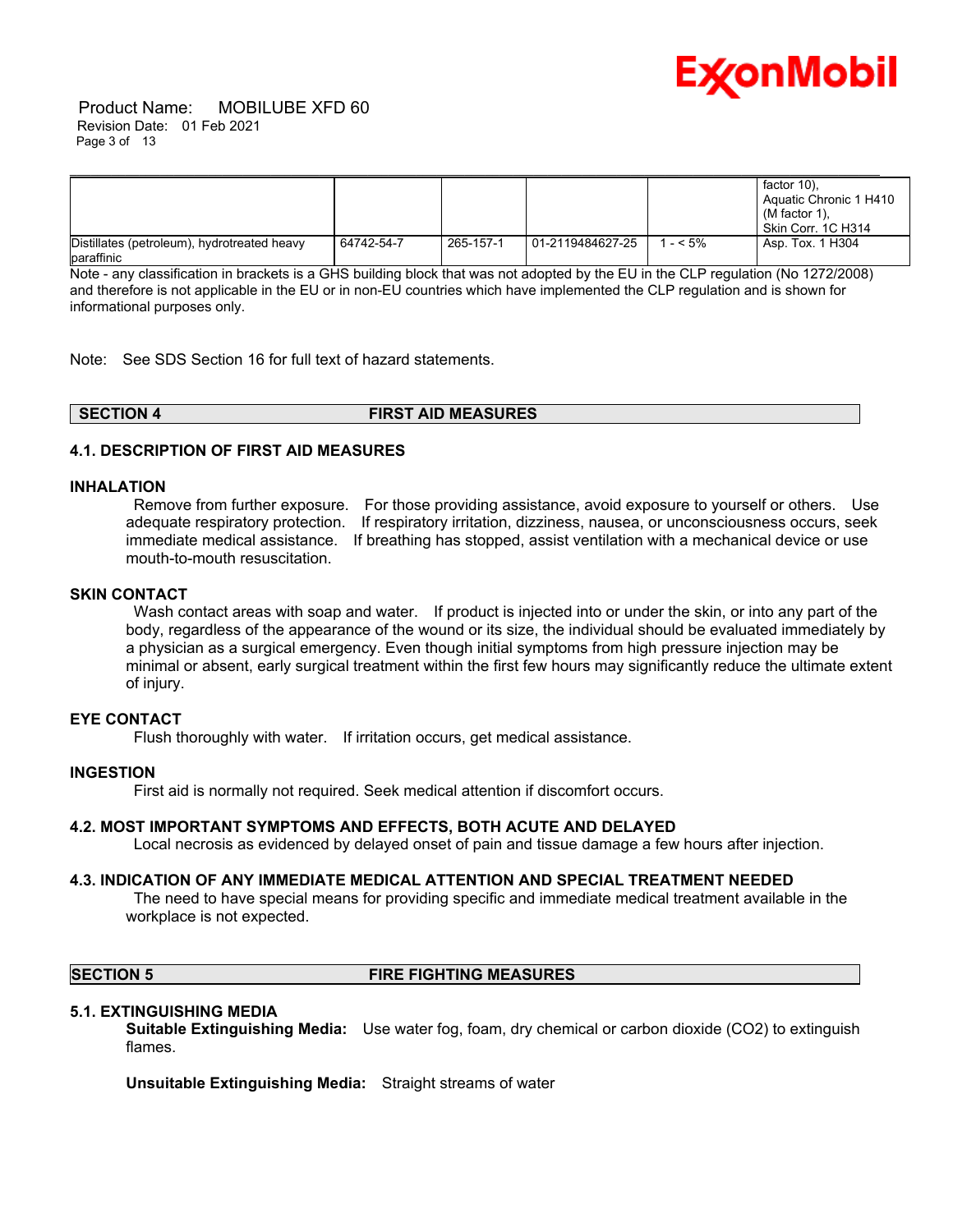

 Product Name: MOBILUBE XFD 60 Revision Date: 01 Feb 2021 Page 4 of 13

#### **5.2. SPECIAL HAZARDS ARISING FROM THE SUBSTANCE OR MIXTURE**

**Hazardous Combustion Products:** Aldehydes, Incomplete combustion products, Oxides of carbon, Smoke, Fume, Sulphur oxides

\_\_\_\_\_\_\_\_\_\_\_\_\_\_\_\_\_\_\_\_\_\_\_\_\_\_\_\_\_\_\_\_\_\_\_\_\_\_\_\_\_\_\_\_\_\_\_\_\_\_\_\_\_\_\_\_\_\_\_\_\_\_\_\_\_\_\_\_\_\_\_\_\_\_\_\_\_\_\_\_\_\_\_\_\_\_\_\_\_\_\_\_\_\_\_\_\_\_\_\_\_\_\_\_\_\_\_\_\_\_\_\_\_\_\_\_\_

#### **5.3. ADVICE FOR FIRE FIGHTERS**

**Fire Fighting Instructions:** Evacuate area. Prevent run-off from fire control or dilution from entering streams, sewers or drinking water supply. Fire-fighters should use standard protective equipment and in enclosed spaces, self-contained breathing apparatus (SCBA). Use water spray to cool fire exposed surfaces and to protect personnel.

#### **FLAMMABILITY PROPERTIES**

**Flash Point [Method]:** >230°C (446°F) [ASTM D-92] **Upper/Lower Flammable Limits (Approximate volume % in air):** UEL: 7.0 LEL: 0.9 [Estimated] **Autoignition Temperature:** No data available

#### **SECTION 6 ACCIDENTAL RELEASE MEASURES**

#### **6.1. PERSONAL PRECAUTIONS, PROTECTIVE EQUIPMENT AND EMERGENCY PROCEDURES**

#### **NOTIFICATION PROCEDURES**

In the event of a spill or accidental release, notify relevant authorities in accordance with all applicable regulations.

#### **PROTECTIVE MEASURES**

Avoid contact with spilled material. See Section 5 for fire fighting information. See the Hazard Identification Section for Significant Hazards. See Section 4 for First Aid Advice. See Section 8 for advice on the minimum requirements for personal protective equipment. Additional protective measures may be necessary, depending on the specific circumstances and/or the expert judgment of the emergency responders.

For emergency responders: Respiratory protection: respiratory protection will be necessary only in special cases, e.g., formation of mists. Half-face or full-face respirator with filter(s) for dust/organic vapor or Self Contained Breathing Apparatus (SCBA) can be used depending on the size of spill and potential level of exposure. If the exposure cannot be completely characterized or an oxygen deficient atmosphere is possible or anticipated, SCBA is recommended. Work gloves that are resistant to hydrocarbons are recommended. Gloves made of polyvinyl acetate (PVA) are not water-resistant and are not suitable for emergency use. Chemical goggles are recommended if splashes or contact with eyes is possible. Small spills: normal antistatic work clothes are usually adequate. Large spills: full body suit of chemical resistant, antistatic material is recommended.

#### **6.2. ENVIRONMENTAL PRECAUTIONS**

Large Spills: Dyke far ahead of liquid spill for later recovery and disposal. Prevent entry into waterways, sewers, basements or confined areas.

#### **6.3. METHODS AND MATERIAL FOR CONTAINMENT AND CLEANING UP**

**Land Spill:** Stop leak if you can do so without risk. Recover by pumping or with suitable absorbent.

**Water Spill:** Stop leak if you can do so without risk. Confine the spill immediately with booms. Warn other shipping. Remove from the surface by skimming or with suitable absorbents. Seek the advice of a specialist before using dispersants.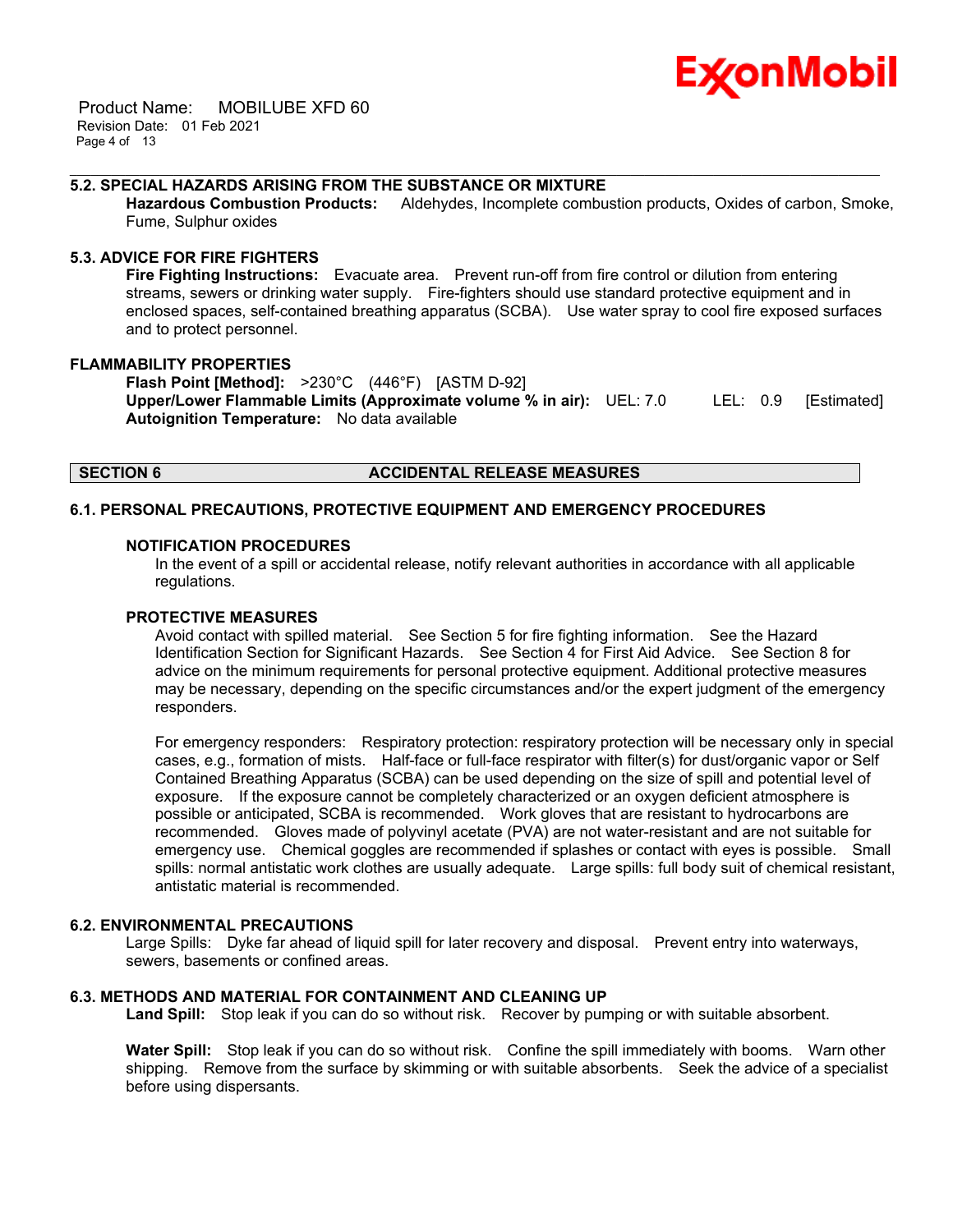

 Product Name: MOBILUBE XFD 60 Revision Date: 01 Feb 2021 Page 5 of 13

> Water spill and land spill recommendations are based on the most likely spill scenario for this material; however, geographic conditions, wind, temperature, (and in the case of a water spill) wave and current direction and speed may greatly influence the appropriate action to be taken. For this reason, local experts should be consulted. Note: Local regulations may prescribe or limit action to be taken.

#### **6.4. REFERENCES TO OTHER SECTIONS**

See Sections 8 and 13.

#### **SECTION 7 HANDLING AND STORAGE**

\_\_\_\_\_\_\_\_\_\_\_\_\_\_\_\_\_\_\_\_\_\_\_\_\_\_\_\_\_\_\_\_\_\_\_\_\_\_\_\_\_\_\_\_\_\_\_\_\_\_\_\_\_\_\_\_\_\_\_\_\_\_\_\_\_\_\_\_\_\_\_\_\_\_\_\_\_\_\_\_\_\_\_\_\_\_\_\_\_\_\_\_\_\_\_\_\_\_\_\_\_\_\_\_\_\_\_\_\_\_\_\_\_\_\_\_\_

#### **7.1. PRECAUTIONS FOR SAFE HANDLING**

 Prevent small spills and leakage to avoid slip hazard. Material can accumulate static charges which may cause an electrical spark (ignition source). When the material is handled in bulk, an electrical spark could ignite any flammable vapors from liquids or residues that may be present (e.g., during switch-loading operations). Use proper bonding and/or earthing procedures. However, bonding and earthing may not eliminate the hazard from static accumulation. Consult local applicable standards for guidance. Additional references include American Petroleum Institute 2003 (Protection Against Ignitions Arising out of Static, Lightning and Stray Currents) or National Fire Protection Agency 77 (Recommended Practice on Static Electricity) or CENELEC CLC/TR 50404 (Electrostatics - Code of practice for the avoidance of hazards due to static electricity).

**Static Accumulator:** This material is a static accumulator.

#### **7.2. CONDITIONS FOR SAFE STORAGE, INCLUDING ANY INCOMPATIBILITIES**

The type of container used to store the material may affect static accumulation and dissipation. Do not store in open or unlabelled containers. Keep away from incompatible materials.

#### **7.3. SPECIFIC END USES**

Section 1 informs about identified end-uses. No industrial or sector specific guidance available.

#### **SECTION 8 EXPOSURE CONTROLS / PERSONAL PROTECTION**

#### **8.1. CONTROL PARAMETERS**

#### **EXPOSURE LIMIT VALUES**

**Exposure limits/standards (Note: Exposure limits are not additive):**

| Substance Name                        | Form      | Limit/Standard |                    | <b>Note</b> | <b>Source</b> |              |
|---------------------------------------|-----------|----------------|--------------------|-------------|---------------|--------------|
| Distillates (petroleum), hydrotreated |           | TWA            | $5 \text{ ma/m}$ 3 |             |               | <b>ACGIH</b> |
| heavy paraffinic                      | Inhalable |                |                    |             |               |              |
|                                       | fraction. |                |                    |             |               |              |

**Exposure limits/standards for materials that can be formed when handling this product:** When mists/aerosols can occur the following is recommended:  $5$  mg/m<sup>3</sup> - ACGIH TLV (inhalable fraction).

Note: Information about recommended monitoring procedures can be obtained from the relevant agency(ies)/institute(s):

#### **DERIVED NO EFFECT LEVEL (DNEL)/DERIVED MINIMAL EFFECT LEVEL (DMEL)**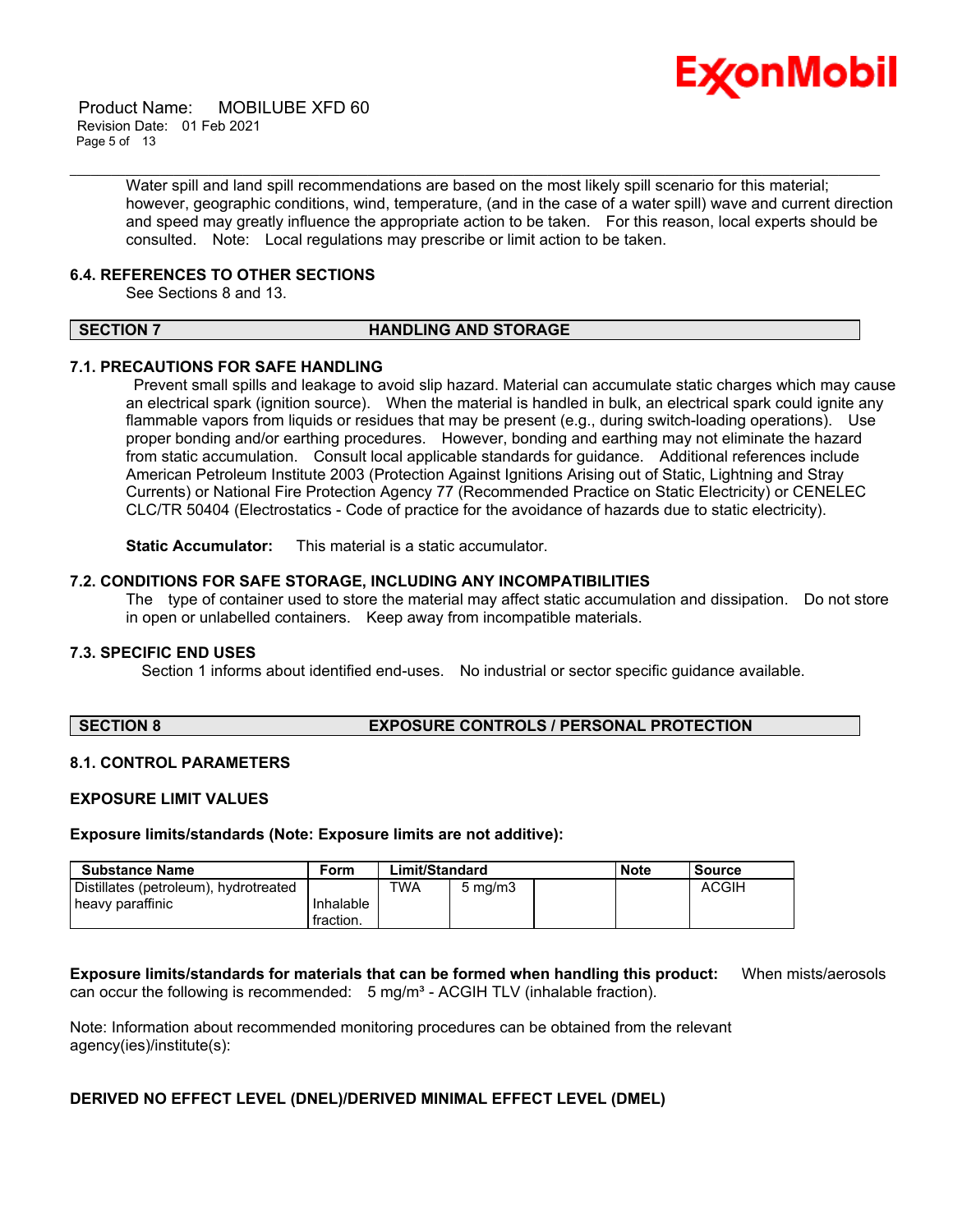

 Product Name: MOBILUBE XFD 60 Revision Date: 01 Feb 2021 Page 6 of 13

#### **Worker**

| <b>Substance Name</b>                 | Dermal | Inhalation              |
|---------------------------------------|--------|-------------------------|
| Distillates (petroleum), hydrotreated | ' NA   | 5.4 mg/m3 DNEL, Chronic |
| heavy paraffinic                      |        | Exposure, Local Effects |

\_\_\_\_\_\_\_\_\_\_\_\_\_\_\_\_\_\_\_\_\_\_\_\_\_\_\_\_\_\_\_\_\_\_\_\_\_\_\_\_\_\_\_\_\_\_\_\_\_\_\_\_\_\_\_\_\_\_\_\_\_\_\_\_\_\_\_\_\_\_\_\_\_\_\_\_\_\_\_\_\_\_\_\_\_\_\_\_\_\_\_\_\_\_\_\_\_\_\_\_\_\_\_\_\_\_\_\_\_\_\_\_\_\_\_\_\_

#### **Consumer**

| -----------                           |        |                            |      |  |
|---------------------------------------|--------|----------------------------|------|--|
| <b>Substance Name</b>                 | Dermal | <b>Inhalation</b>          | Oral |  |
| Distillates (petroleum), hydrotreated | ' NA   | 1.2 mg/m3 DNEL, Chronic NA |      |  |
| heavy paraffinic                      |        | l Exposure. Local Effects  |      |  |

Note: The Derived No Effect Level (DNEL) is an estimated safe level of exposure that is derived from toxicity data in accord with specific guidance within the REACH regulation. The DNEL may differ from an Occupational Exposure Limit (OEL) for the same chemical. OELs may be recommended by an individual company, a governmental regulatory body or an expert organization, such as the Scientific Committee for Occupational Exposure Limits (SCOEL) or the American Conference of Governmental Industrial Hygienists (ACGIH). OELs are considered to be safe exposure levels for a typical worker in an occupational setting for an 8-hour work shift, 40 hour work week, as a time weighted average (TWA) or a 15 minute short-term exposure limit (STEL). While also considered to be protective of health, OELs are derived by a process different from that of REACH.

#### **PREDICTED NO EFFECT CONCENTRATION (PNEC)**

| <b>Substance Name</b>                                                    | lAqua<br>lífresh<br>water) | lAqua<br>l(marine<br>water) | Aqua<br>l(intermittent<br>lrelease) | <b>Sewage</b><br><b>Itreatment</b><br>Iplant | Sediment   | <b>Soil</b> | <b>Oral</b><br>l(secondarv<br>(poisoning) |
|--------------------------------------------------------------------------|----------------------------|-----------------------------|-------------------------------------|----------------------------------------------|------------|-------------|-------------------------------------------|
| <b>Distillates</b><br>(petroleum),<br>l hvdrotreated heavv<br>paraffinic | <b>INA</b>                 | <b>NA</b>                   | <b>NA</b>                           | <b>INA</b>                                   | <b>INA</b> | <b>INA</b>  | $ 9.33 \text{ mg}$ / kg<br>(food)         |

### **8.2. EXPOSURE CONTROLS**

#### **ENGINEERING CONTROLS**

The level of protection and types of controls necessary will vary depending upon potential exposure conditions. Control measures to consider:

No special requirements under ordinary conditions of use and with adequate ventilation.

#### **PERSONAL PROTECTION**

Personal protective equipment selections vary based on potential exposure conditions such as applications, handling practices, concentration and ventilation. Information on the selection of protective equipment for use with this material, as provided below, is based upon intended, normal usage.

**Respiratory Protection:** If engineering controls do not maintain airborne contaminant concentrations at a level which is adequate to protect worker health, an approved respirator may be appropriate. Respirator selection, use, and maintenance must be in accordance with regulatory requirements, if applicable. Types of respirators to be considered for this material include:

No special requirements under ordinary conditions of use and with adequate ventilation.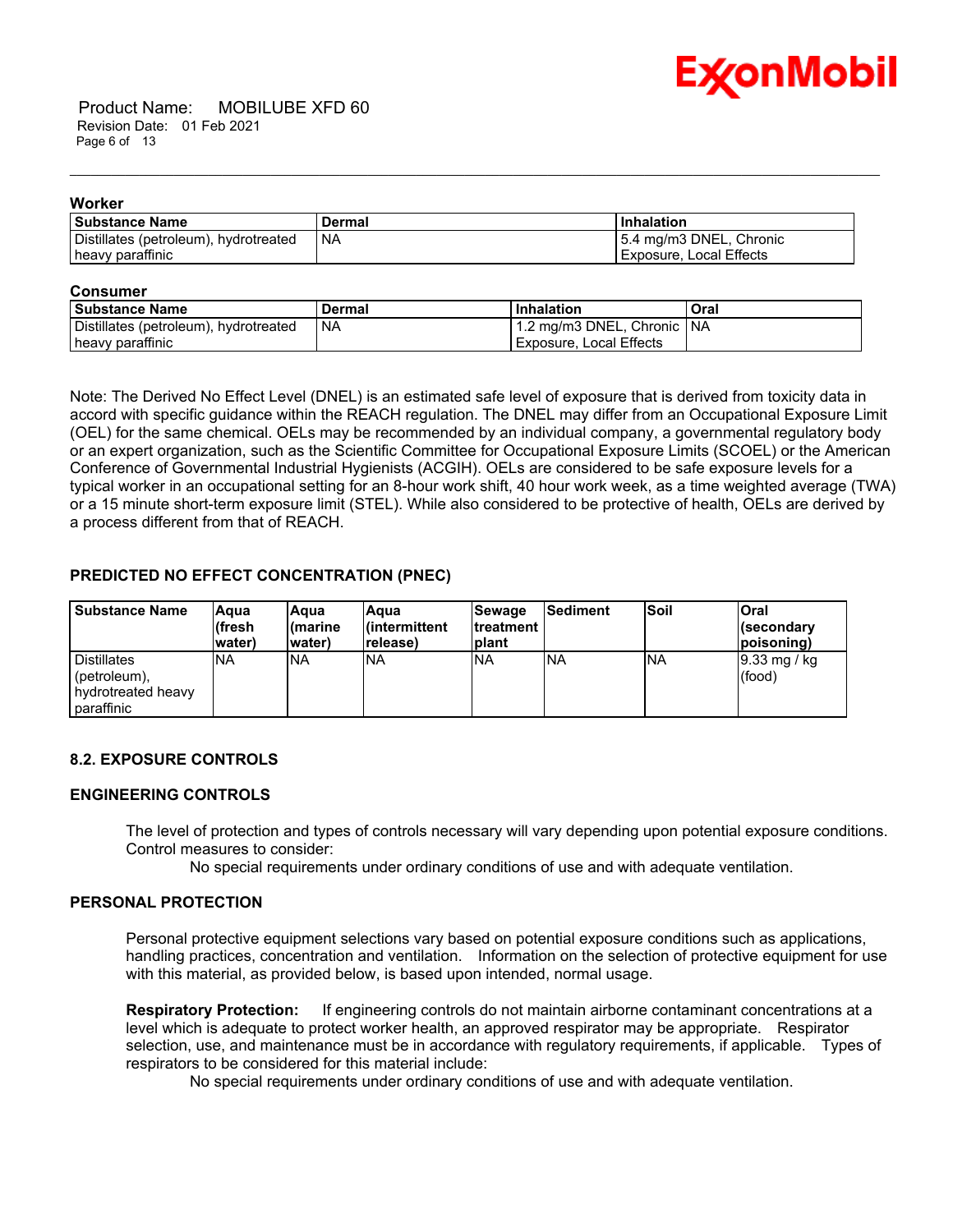

 Product Name: MOBILUBE XFD 60 Revision Date: 01 Feb 2021 Page 7 of 13

> For high airborne concentrations, use an approved supplied-air respirator, operated in positive pressure mode. Supplied air respirators with an escape bottle may be appropriate when oxygen levels are inadequate, gas/vapour warning properties are poor, or if air purifying filter capacity/rating may be exceeded.

\_\_\_\_\_\_\_\_\_\_\_\_\_\_\_\_\_\_\_\_\_\_\_\_\_\_\_\_\_\_\_\_\_\_\_\_\_\_\_\_\_\_\_\_\_\_\_\_\_\_\_\_\_\_\_\_\_\_\_\_\_\_\_\_\_\_\_\_\_\_\_\_\_\_\_\_\_\_\_\_\_\_\_\_\_\_\_\_\_\_\_\_\_\_\_\_\_\_\_\_\_\_\_\_\_\_\_\_\_\_\_\_\_\_\_\_\_

**Hand Protection:** Any specific glove information provided is based on published literature and glove manufacturer data. Glove suitability and breakthrough time will differ depending on the specific use conditions. Contact the glove manufacturer for specific advice on glove selection and breakthrough times for your use conditions. Inspect and replace worn or damaged gloves. The types of gloves to be considered for this material include:

No protection is ordinarily required under normal conditions of use.

**Eye Protection:** If contact is likely, safety glasses with side shields are recommended.

**Skin and Body Protection:** Any specific clothing information provided is based on published literature or manufacturer data. The types of clothing to be considered for this material include:

 No skin protection is ordinarily required under normal conditions of use. In accordance with good industrial hygiene practices, precautions should be taken to avoid skin contact.

**Specific Hygiene Measures:** Always observe good personal hygiene measures, such as washing after handling the material and before eating, drinking, and/or smoking. Routinely wash work clothing and protective equipment to remove contaminants. Discard contaminated clothing and footwear that cannot be cleaned. Practice good housekeeping.

#### **ENVIRONMENTAL CONTROLS**

 Comply with applicable environmental regulations limiting discharge to air, water and soil. Protect the environment by applying appropriate control measures to prevent or limit emissions.

#### **SECTION 9 PHYSICAL AND CHEMICAL PROPERTIES**

**Note: Physical and chemical properties are provided for safety, health and environmental considerations only and may not fully represent product specifications. Contact the Supplier for additional information.**

### **9.1. INFORMATION ON BASIC PHYSICAL AND CHEMICAL PROPERTIES**

**Physical State:** Liquid **Colour:** Amber **Odour:** Characteristic **Odour Threshold:** No data available **pH:** Not technically feasible **Melting Point:** Not technically feasible **Freezing Point:** No data available **Initial Boiling Point / and Boiling Range:** > 316°C (600°F) [Estimated] **Flash Point [Method]:** >230°C (446°F) [ASTM D-92] **Evaporation Rate (n-butyl acetate = 1):** No data available **Flammability (Solid, Gas):** Not technically feasible **Upper/Lower Flammable Limits (Approximate volume % in air):** UEL: 7.0 LEL: 0.9 [Estimated] **Vapour Pressure:** < 0.013 kPa (0.1 mm Hg) at 20 °C [Estimated] **Vapour Density (Air = 1):** > 2 at 101 kPa [Estimated] **Relative Density (at 15 °C):** 0.899 [ASTM D4052]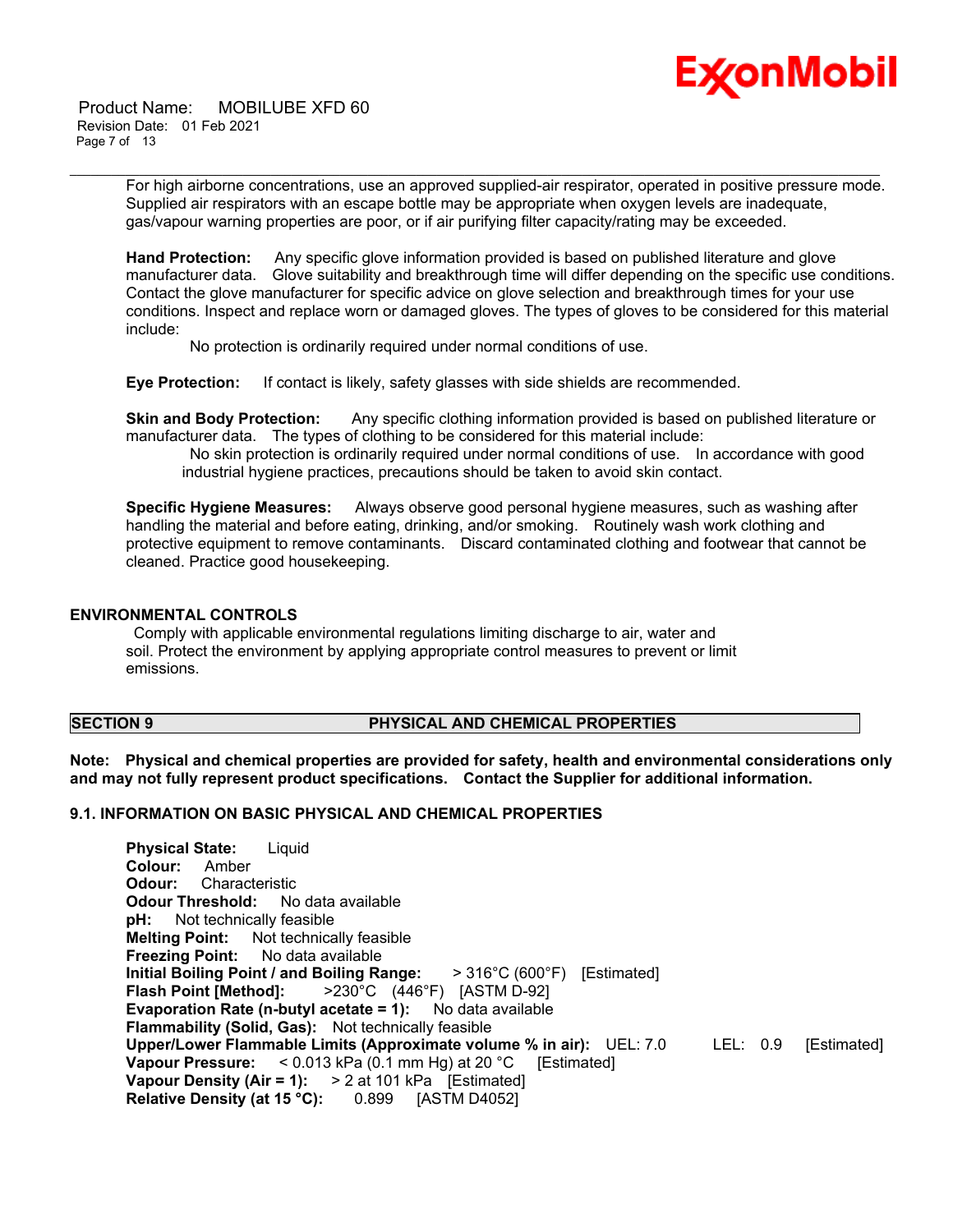

 Product Name: MOBILUBE XFD 60 Revision Date: 01 Feb 2021 Page 8 of 13

> **Solubility(ies): water** Negligible **Partition coefficient (n-Octanol/Water Partition Coefficient):** > 3.5 [Estimated] **Autoignition Temperature:** No data available **Decomposition Temperature:** No data available **Viscosity:** 334 cSt (334 mm2/sec) at 40°C | 25.3 cSt (25.3 mm2/sec) at 100°C [ASTM D 445] **Explosive Properties:** None **Oxidizing Properties:** None

\_\_\_\_\_\_\_\_\_\_\_\_\_\_\_\_\_\_\_\_\_\_\_\_\_\_\_\_\_\_\_\_\_\_\_\_\_\_\_\_\_\_\_\_\_\_\_\_\_\_\_\_\_\_\_\_\_\_\_\_\_\_\_\_\_\_\_\_\_\_\_\_\_\_\_\_\_\_\_\_\_\_\_\_\_\_\_\_\_\_\_\_\_\_\_\_\_\_\_\_\_\_\_\_\_\_\_\_\_\_\_\_\_\_\_\_\_

#### **9.2. OTHER INFORMATION**

**Pour Point:** -12°C (10°F) [ASTM D97] **DMSO Extract (mineral oil only), IP-346:** < 3 %wt

#### **SECTION 10 STABILITY AND REACTIVITY**

**10.1. REACTIVITY:** See sub-sections below.

**10.2. CHEMICAL STABILITY:** Material is stable under normal conditions.

**10.3. POSSIBILITY OF HAZARDOUS REACTIONS:** Hazardous polymerization will not occur.

**10.4. CONDITIONS TO AVOID:** Excessive heat. High energy sources of ignition.

**10.5. INCOMPATIBLE MATERIALS:** Strong oxidisers

**10.6. HAZARDOUS DECOMPOSITION PRODUCTS:** Material does not decompose at ambient temperatures.

#### **SECTION 11 TOXICOLOGICAL INFORMATION**

### **11.1. INFORMATION ON TOXICOLOGICAL EFFECTS**

| <b>Hazard Class</b>                                               | <b>Conclusion / Remarks</b>                                                                      |
|-------------------------------------------------------------------|--------------------------------------------------------------------------------------------------|
| <b>Inhalation</b>                                                 |                                                                                                  |
| Acute Toxicity: No end point data for<br>lmaterial.               | Minimally Toxic. Based on assessment of the components.                                          |
| Irritation: No end point data for material.                       | Negligible hazard at ambient/normal handling temperatures.                                       |
| Ingestion                                                         |                                                                                                  |
| Acute Toxicity: No end point data for<br>material.                | Minimally Toxic. Based on assessment of the components.                                          |
| <b>Skin</b>                                                       |                                                                                                  |
| Acute Toxicity: No end point data for<br>material.                | Minimally Toxic. Based on assessment of the components.                                          |
| Skin Corrosion/Irritation: No end point data<br>for material.     | Negligible irritation to skin at ambient temperatures. Based on<br>assessment of the components. |
| <b>Eye</b>                                                        |                                                                                                  |
| Serious Eye Damage/Irritation: No end point<br>data for material. | May cause mild, short-lasting discomfort to eyes. Based on<br>assessment of the components.      |
| Sensitisation                                                     |                                                                                                  |
| Respiratory Sensitization: No end point data<br>for material.     | Not expected to be a respiratory sensitizer.                                                     |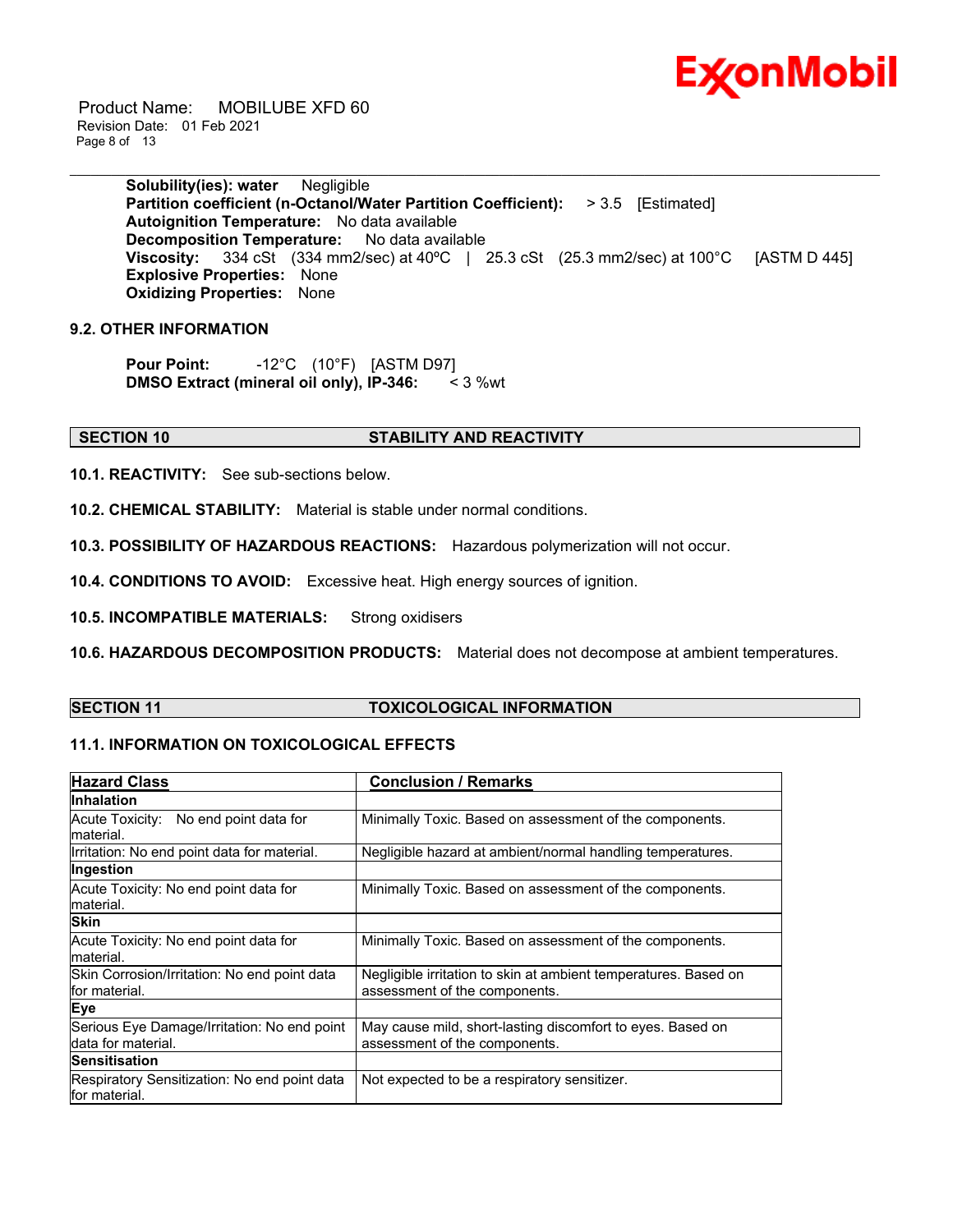

 Product Name: MOBILUBE XFD 60 Revision Date: 01 Feb 2021 Page 9 of 13

| Skin Sensitization: No end point data for                  | Not expected to be a skin sensitizer. Based on assessment of the                                                  |
|------------------------------------------------------------|-------------------------------------------------------------------------------------------------------------------|
| material.                                                  | components.                                                                                                       |
| Aspiration: Data available.                                | Not expected to be an aspiration hazard.<br>Based on physico-<br>chemical properties of the material.             |
| Germ Cell Mutagenicity: No end point data<br>for material. | Not expected to be a germ cell mutagen. Based on assessment of<br>the components.                                 |
| Carcinogenicity: No end point data for<br>material.        | Not expected to cause cancer. Based on assessment of the<br>components.                                           |
| Reproductive Toxicity: No end point data<br>for material.  | Not expected to be a reproductive toxicant. Based on assessment<br>of the components.                             |
| Lactation: No end point data for material.                 | Not expected to cause harm to breast-fed children.                                                                |
| Specific Target Organ Toxicity (STOT)                      |                                                                                                                   |
| Single Exposure: No end point data for<br>material.        | Not expected to cause organ damage from a single exposure.                                                        |
| Repeated Exposure: No end point data for<br>material.      | Not expected to cause organ damage from prolonged or repeated<br>exposure. Based on assessment of the components. |

\_\_\_\_\_\_\_\_\_\_\_\_\_\_\_\_\_\_\_\_\_\_\_\_\_\_\_\_\_\_\_\_\_\_\_\_\_\_\_\_\_\_\_\_\_\_\_\_\_\_\_\_\_\_\_\_\_\_\_\_\_\_\_\_\_\_\_\_\_\_\_\_\_\_\_\_\_\_\_\_\_\_\_\_\_\_\_\_\_\_\_\_\_\_\_\_\_\_\_\_\_\_\_\_\_\_\_\_\_\_\_\_\_\_\_\_\_

### **OTHER INFORMATION**

#### **For the product itself:**

Repeated and/or prolonged exposure may cause irritation to the skin, eyes, or respiratory tract. Component concentrations in this formulation would not be expected to cause skin sensitization, based on tests of the components, this formulation, or similar formulations.

#### **Contains:**

Base oil severely refined: Not carcinogenic in animal studies. Representative material passes IP-346, Modified Ames test, and/or other screening tests. Dermal and inhalation studies showed minimal effects; lung non-specific infiltration of immune cells, oil deposition and minimal granuloma formation. Not sensitising in test animals.

#### **SECTION 12 ECOLOGICAL INFORMATION**

The information given is based on data for the material, components of the material, or for similar materials, through the application of bridging principals.

#### **12.1. TOXICITY**

Material -- Expected to be toxic to aquatic organisms.

 Material -- Expected to be harmful to aquatic organisms. May cause long-term adverse effects in the aquatic environment.

#### **12.2. PERSISTENCE AND DEGRADABILITY**

#### **Biodegradation:**

Base oil component -- Expected to be inherently biodegradable

#### **12.3. BIOACCUMULATIVE POTENTIAL**

 Base oil component -- Has the potential to bioaccumulate, however metabolism or physical properties may reduce the bioconcentration or limit bioavailability.

#### **12.4. MOBILITY IN SOIL**

 Base oil component -- Low solubility and floats and is expected to migrate from water to the land. Expected to partition to sediment and wastewater solids.

### **12.5. PERSISTENCE, BIOACCUMULATION AND TOXICITY FOR SUBSTANCE(S)**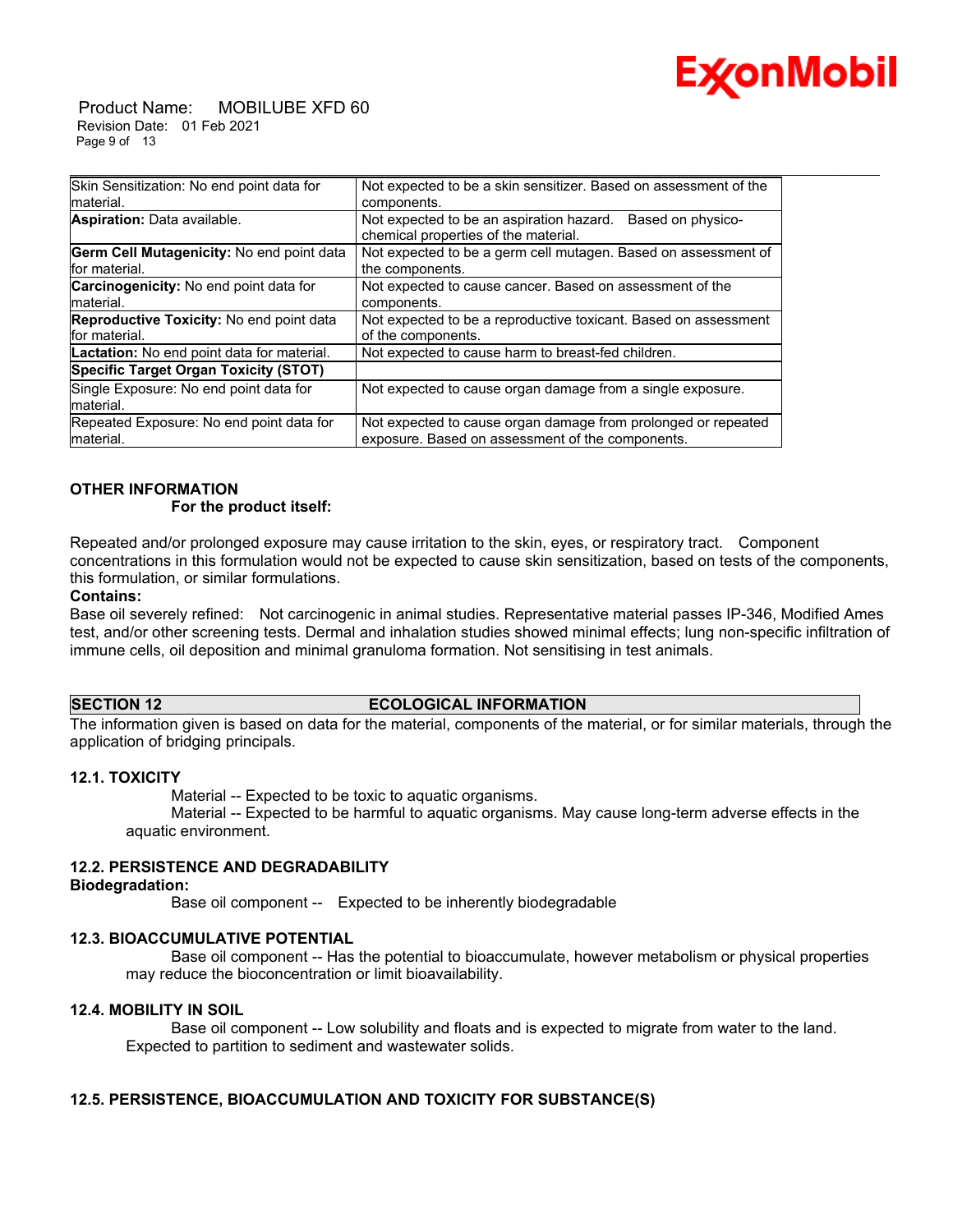

 Product Name: MOBILUBE XFD 60 Revision Date: 01 Feb 2021 Page 10 of 13

Material does not meet the Reach Annex XIII criteria for PBT or vPvB.

#### **12.6. OTHER ADVERSE EFFECTS**

No adverse effects are expected.

#### **SECTION 13 DISPOSAL CONSIDERATIONS**

Disposal recommendations based on material as supplied. Disposal must be in accordance with current applicable laws and regulations, and material characteristics at time of disposal.

\_\_\_\_\_\_\_\_\_\_\_\_\_\_\_\_\_\_\_\_\_\_\_\_\_\_\_\_\_\_\_\_\_\_\_\_\_\_\_\_\_\_\_\_\_\_\_\_\_\_\_\_\_\_\_\_\_\_\_\_\_\_\_\_\_\_\_\_\_\_\_\_\_\_\_\_\_\_\_\_\_\_\_\_\_\_\_\_\_\_\_\_\_\_\_\_\_\_\_\_\_\_\_\_\_\_\_\_\_\_\_\_\_\_\_\_\_

#### **13.1. WASTE TREATMENT METHODS**

 Product is suitable for burning in an enclosed controlled burner for fuel value or disposal by supervised incineration at very high temperatures to prevent formation of undesirable combustion products. Protect the environment. Dispose of used oil at designated sites. Minimize skin contact. Do not mix used oils with solvents, brake fluids or coolants.

#### **European Waste Code:** 13 02 05\*

NOTE: These codes are assigned based upon the most common uses for this material and may not reflect contaminants resulting from actual use. Waste producers need to assess the actual process used when generating the waste and its contaminants in order to assign the proper waste disposal code(s).

This material is considered as hazardous waste pursuant to Directive 91/689/EEC on hazardous waste, and subject to the provisions of that Directive unless Article 1(5) of that Directive applies.

**Empty Container Warning** Empty Container Warning (where applicable): Empty containers may contain residue and can be dangerous. Do not attempt to refill or clean containers without proper instructions. Empty drums should be completely drained and safely stored until appropriately reconditioned or disposed. Empty containers should be taken for recycling, recovery, or disposal through suitably qualified or licensed contractor and in accordance with governmental regulations. DO NOT PRESSURISE, CUT, WELD, BRAZE, SOLDER, DRILL, GRIND, OR EXPOSE SUCH CONTAINERS TO HEAT, FLAME, SPARKS, STATIC ELECTRICITY, OR OTHER SOURCES OF IGNITION. THEY MAY EXPLODE AND CAUSE INJURY OR DEATH.

#### **SECTION 14 TRANSPORT INFORMATION**

**LAND (ADR/RID): 14.1-14.6** Not Regulated for Land Transport

**INLAND WATERWAYS (ADN): 14.1-14.6** Not Regulated for Inland Waterways Transport

**SEA (IMDG): 14.1-14.6** Not Regulated for Sea Transport according to IMDG-Code

#### **SEA (MARPOL 73/78 Convention - Annex II):**

**14.7. Transport in bulk according to Annex II of MARPOL 73/78 and the IBC Code** Not classified according to Annex II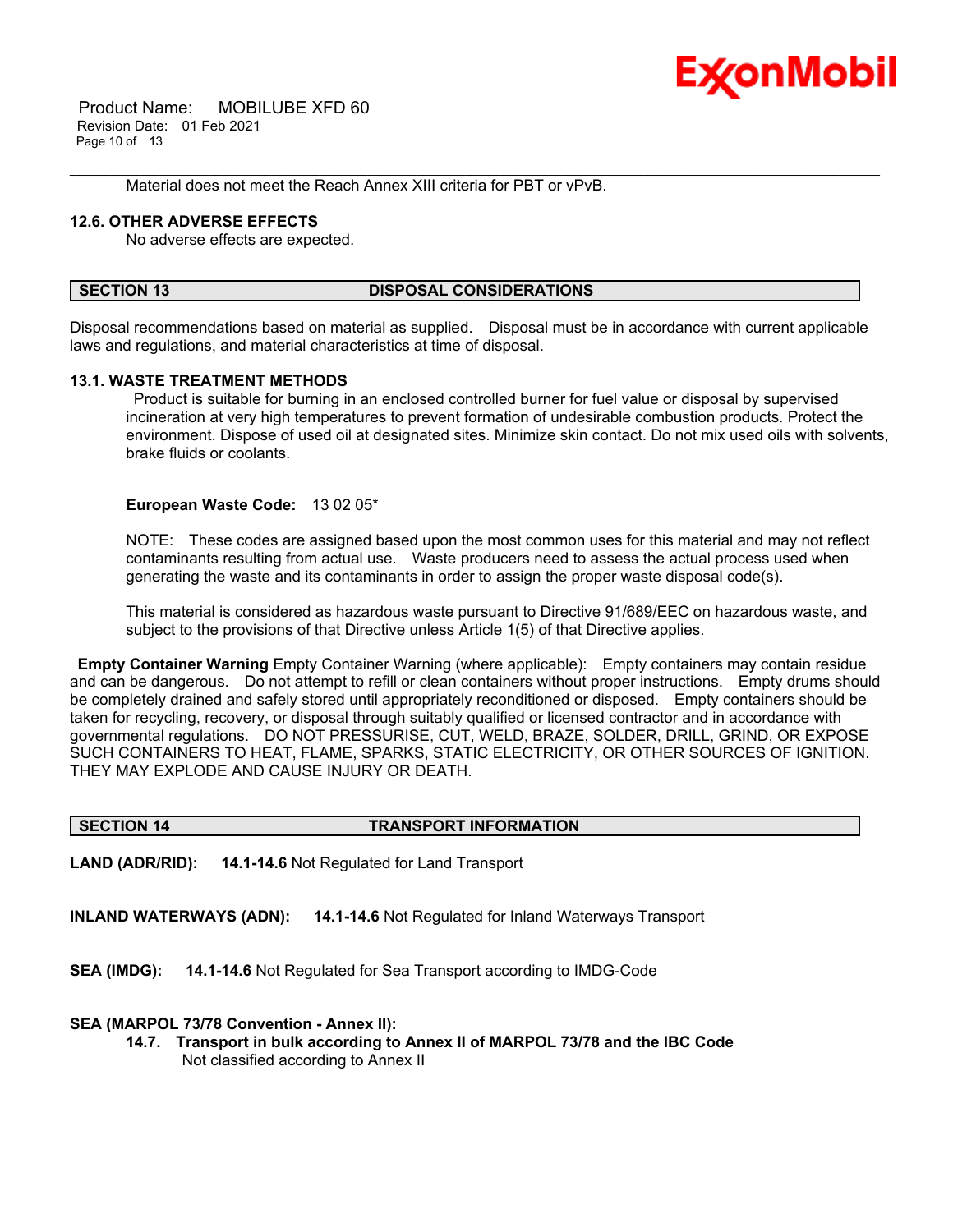

 Product Name: MOBILUBE XFD 60 Revision Date: 01 Feb 2021 Page 11 of 13

#### **AIR (IATA): 14.1-14.6** Not Regulated for Air Transport

#### **SECTION 15 REGULATORY INFORMATION**

#### **REGULATORY STATUS AND APPLICABLE LAWS AND REGULATIONS**

**Listed or exempt from listing/notification on the following chemical inventories (May contain substance(s) subject to notification to the EPA Active TSCA inventory prior to import to USA):** AIIC, DSL, ENCS, IECSC, ISHL, KECI, PICCS, TCSI, TSCA

\_\_\_\_\_\_\_\_\_\_\_\_\_\_\_\_\_\_\_\_\_\_\_\_\_\_\_\_\_\_\_\_\_\_\_\_\_\_\_\_\_\_\_\_\_\_\_\_\_\_\_\_\_\_\_\_\_\_\_\_\_\_\_\_\_\_\_\_\_\_\_\_\_\_\_\_\_\_\_\_\_\_\_\_\_\_\_\_\_\_\_\_\_\_\_\_\_\_\_\_\_\_\_\_\_\_\_\_\_\_\_\_\_\_\_\_\_

#### **15.1. SAFETY, HEALTH AND ENVIRONMENTAL REGULATIONS/LEGISLATION SPECIFIC FOR THE SUBSTANCE OR MIXTURE**

#### **Applicable EU Directives and Regulations:**

 1907/2006 [... on the Registration, Evaluation, Authorisation and Restriction of Chemicals ... and amendments thereto] 1272/2008 [on classification, labelling and packaging of substances and mixtures.. and amendments thereto]

#### **REACH Restrictions on the manufacturing, placing on the market and use of certain dangerous substances, mixtures and articles (Annex XVII):**

The following entries of Annex XVII may be considered for this product: None

#### **15.2. CHEMICAL SAFETY ASSESSMENT**

**REACH Information:** A Chemical Safety Assessment has been carried out for one or more substances present in the material.

#### **SECTION 16 OTHER INFORMATION**

**REFERENCES:** Sources of information used in preparing this SDS included one or more of the following: results from in house or supplier toxicology studies, CONCAWE Product Dossiers, publications from other trade associations, such as the EU Hydrocarbon Solvents REACH Consortium, U.S. HPV Program Robust Summaries, the EU IUCLID Data Base, U.S. NTP publications, and other sources, as appropriate.

**List of abbreviations and acronyms that could be (but not necessarily are) used in this safety data sheet:**

| Acronym       | <b>Full text</b>                                                                              |
|---------------|-----------------------------------------------------------------------------------------------|
| N/A           | Not applicable                                                                                |
| N/D           | Not determined                                                                                |
| NE.           | Not established                                                                               |
| <b>VOC</b>    | Volatile Organic Compound                                                                     |
| AIIC          | Australian Inventory of Industrial Chemicals                                                  |
| AIHA WEEL     | American Industrial Hygiene Association Workplace Environmental Exposure Limits               |
| ASTM          | ASTM International, originally known as the American Society for Testing and Materials (ASTM) |
| <b>DSL</b>    | Domestic Substance List (Canada)                                                              |
| <b>EINECS</b> | European Inventory of Existing Commercial Substances                                          |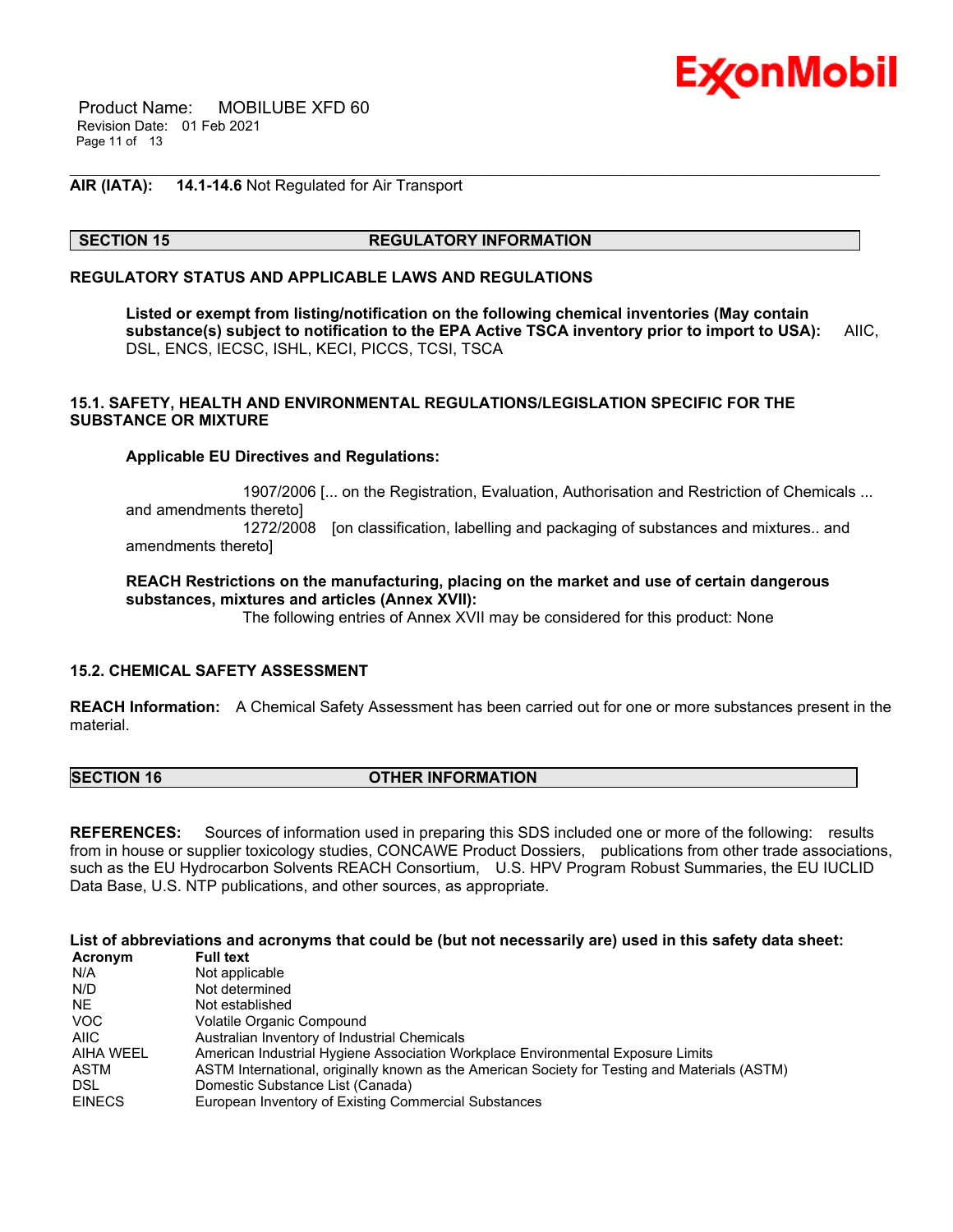# Ex⁄onMobil

 Product Name: MOBILUBE XFD 60 Revision Date: 01 Feb 2021 Page 12 of 13

| <b>ELINCS</b> | European List of Notified Chemical Substances                                                    |
|---------------|--------------------------------------------------------------------------------------------------|
| <b>ENCS</b>   | Existing and new Chemical Substances (Japanese inventory)                                        |
| <b>IECSC</b>  | Inventory of Existing Chemical Substances in China                                               |
| KECI          | Korean Existing Chemicals Inventory                                                              |
| <b>NDSL</b>   | Non-Domestic Substances List (Canada)                                                            |
| NZIoC         | New Zealand Inventory of Chemicals                                                               |
| <b>PICCS</b>  | Philippine Inventory of Chemicals and Chemical Substances                                        |
| <b>TLV</b>    | Threshold Limit Value (American Conference of Governmental Industrial Hygienists)                |
| <b>TSCA</b>   | Toxic Substances Control Act (U.S. inventory)                                                    |
| <b>UVCB</b>   | Substances of Unknown or Variable composition, Complex reaction products or Biological materials |
| LC.           | Lethal Concentration                                                                             |
| LD            | Lethal Dose                                                                                      |
| LL.           | Lethal Loading                                                                                   |
| EC            | <b>Effective Concentration</b>                                                                   |
| EL            | Effective Loading                                                                                |
| <b>NOEC</b>   | No Observable Effect Concentration                                                               |
| <b>NOELR</b>  | No Observable Effect Loading Rate                                                                |

#### **Classification according to Regulation (EC) No 1272/2008**

| <b>Classification according to Regulation (EC)</b><br>No 1272/2008 | <b>Classification procedure</b> |
|--------------------------------------------------------------------|---------------------------------|
| Aquatic Chronic 3; H412                                            | Calculation                     |

#### **KEY TO THE H-CODES CONTAINED IN SECTION 3 OF THIS DOCUMENT (for information only):**

Met. Corr. 1 H290: May be corrosive to metals; Corrosive to Metals Acute Tox. 4 H302: Harmful if swallowed; Acute Tox Oral, Cat 4 Asp. Tox. 1 H304: May be fatal if swallowed and enters airways; Aspiration, Cat 1 Skin Corr. 1C H314: Causes severe skin burns and eye damage; Skin Corr/Irritation, Cat 1C Skin Sens. 1 H317: May cause allergic skin reaction; Skin Sensitization, Cat 1 Aquatic Acute 1 H400: Very toxic to aquatic life; Acute Env Tox, Cat 1 Aquatic Chronic 1 H410: Very toxic to aquatic life with long lasting effects; Chronic Env Tox, Cat 1

### **THIS SAFETY DATA SHEET CONTAINS THE FOLLOWING REVISIONS:**

CLP Classification information was added.

Composition: Component Table for REACH information was modified.

Composition: Concentration Footnote information was deleted.

dnel table notes information was modified.

GHS Environmental Classification information was deleted.

GHS Environmental Hazards information was added.

GHS Environmental Hazards information was deleted.

GHS Precautionary Statements - Disposal information was added.

GHS Precautionary Statements - Disposal information was deleted.

GHS Precautionary Statements - Prevention information was added.

GHS Precautionary Statements - Prevention information was deleted.

GHS Signal Word information was added.

GHS Signal Word information was deleted.

GHS Symbol information was added.

GHS Target Organ Phrase information was deleted.

Section 02: GHS Sensitizer Statement information was added.

Section 02: GHS Sensitizer Statement information was deleted.

Section 11: Chronic Tox - Component information was modified.